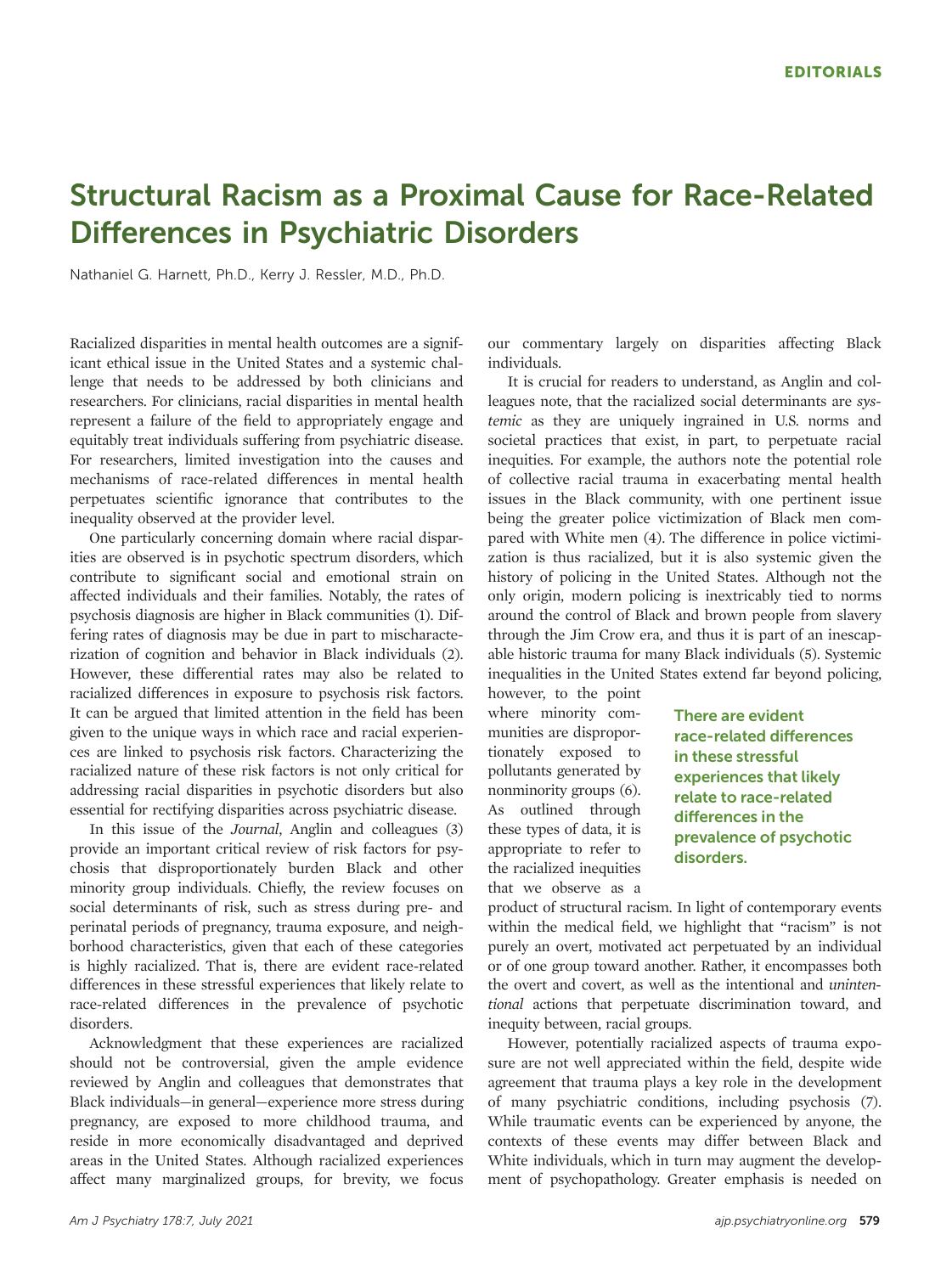understanding potential unique effects of trauma on Black individuals as well as the modulatory effects of structural racism. One of the largest studies of trauma that predominantly focuses on traumatized Black individuals is the Grady Trauma Project ( $\sim$ 90% Black,  $\sim$ 60% Female), which has interviewed over 12,000 participants in Atlanta. In addition to seminal research characterizing dysfunction related to posttraumatic stress disorder (PTSD), emerging research highlights the unique and additive roles of racialized stressors in trauma-related psychopathology. Recent work from the Grady Trauma Project demonstrates that greater racial discrimination experienced by Black women exacerbates the effects of interpersonal trauma, contributing to heightened PTSD symptoms [\(8](#page-2-0)). These findings are in line with a recent prospective emergency department study demonstrating that racial discrimination experienced by Black individuals is predictive of future PTSD symptoms [\(9\)](#page-2-0). Although these studies do not fully capture the breadth of racialized experiences for minoritized individuals, they highlight the additive effects of racism in relation to psychiatric disease, which has received limited attention to date.

It is currently unclear how structural racism may affect neurophysiological systems that mediate psychotic symptoms. As Anglin and colleagues note, components of structural racism such as neighborhood-level factors and collective racial trauma may have effects across generations. Transgenerational transmission of traumatic stress through the epigenome that modulates stress-regulation pathways has been observed [\(10](#page-2-0)), and a similar mechanism may play a role in mediating the development of psychotic symptoms. Further, recent neuroimaging research has found that racerelated differences in adversity may modulate activity within core emotion-related neural circuitry [\(11\)](#page-2-0). The emerging literature highlights potential direct biological impacts of structural racism, which are relevant both for understanding the development of psychiatric disorders and for translational efforts toward personalized treatment approaches. However, given the present dearth of research, there is a critical need for expanded research specifically investigating the impact of racialized stressors on neurobiology to enable a better understanding of race-related differences in psychosis.

In light of the review by Anglin and colleagues, and contemporary acts of racial injustice in society, as well as in psychiatry and medicine, the salient question for readers of the Journal should be, "What can be done to address racial disparities that have an impact on the development of psychosis and more broadly across other psychiatric disorders?" Rectification of these disparities within psychiatry requires effort from clinicians and researchers. For clinicians, it is necessary to adopt more culturally and socially informed practices and to develop more informed interventions, as noted by Anglin and colleagues. Structural racism encapsulates stress components that infiltrate multiple levels of life, from global neighborhood characteristics to individual traumatic events, and even to daily social interactions.

Understanding how stressors are racialized and interwoven into clinical presentations and assessments is necessary for addressing race-related differences in psychosis. More generally as a field, we must acknowledge the multilevel impacts of structural racism for the development of effective individualized treatment and intervention programs to reduce racial disparities in the prevalence of psychiatric disorders.

Basic, clinical, and translational researchers must also consider the potential influence of structural racism on outcomes and moderators of interest. Current research already suggests that adversity and trauma disrupt typical brain and behavioral processes, which contributes to psychiatric disease. Limited attention, however, has been given to the fact that improper consideration of race-related differences can result in biased models or algorithms that may have deleterious effects on future policy decisions (e.g., health care policy) ([12\)](#page-2-0). These biases are further exacerbated by the lack of representation of participants from Black and other minoritized groups in research studies [\(13](#page-2-0)). Thus, appropriate contextualization of the racialized nature of many stressors, in addition to increased recruitment of participants from minoritized groups, is critical for future research on psychosis and on psychiatric disorders in general.

However, the task of addressing racial disparities in relation to psychiatric disorders is not simply a task for individual practitioners and researchers—it requires systemic change across academic psychiatry. As a first step toward this change, we echo a recent important suggestion by Stevens and colleagues in the journal Cell: fund Black scientists [\(14](#page-2-0)). Data from the National Institutes of Health highlight that racially minoritized scientists are funded at lower rates, yet these individuals more often focus applications toward addressing health disparities. Given the need for extramural funding for research projects and career success, lack of funding for Black and minoritized scientists likely contributes to the lack of research on racial disparities in psychiatric disease and the unfortunate attrition of these scholars from the field. Addressing this funding gap may thus facilitate enhanced research on mechanisms underlying impacts of racialized stressors on mental health while facilitating the development of a diverse pool of investigators.

In summary, the important review by Anglin and colleagues highlights a problematic knowledge gap as to how racialized structural inequities perpetuate disparities in psychotic disorders. It also provides compelling data to prioritize the consideration of the role of structural racism in mediating psychiatric diseases. Future clinical practice and research must begin to focus attention on the consequences of structural racism on psychological and physiological processes relevant to mental health. The recommendations proposed by Anglin and colleagues should be taken seriously and accompanied by a corresponding shift in funding and training priorities to address the impacts of structural racism, both on psychotic disorders and on psychiatric diseases in general.